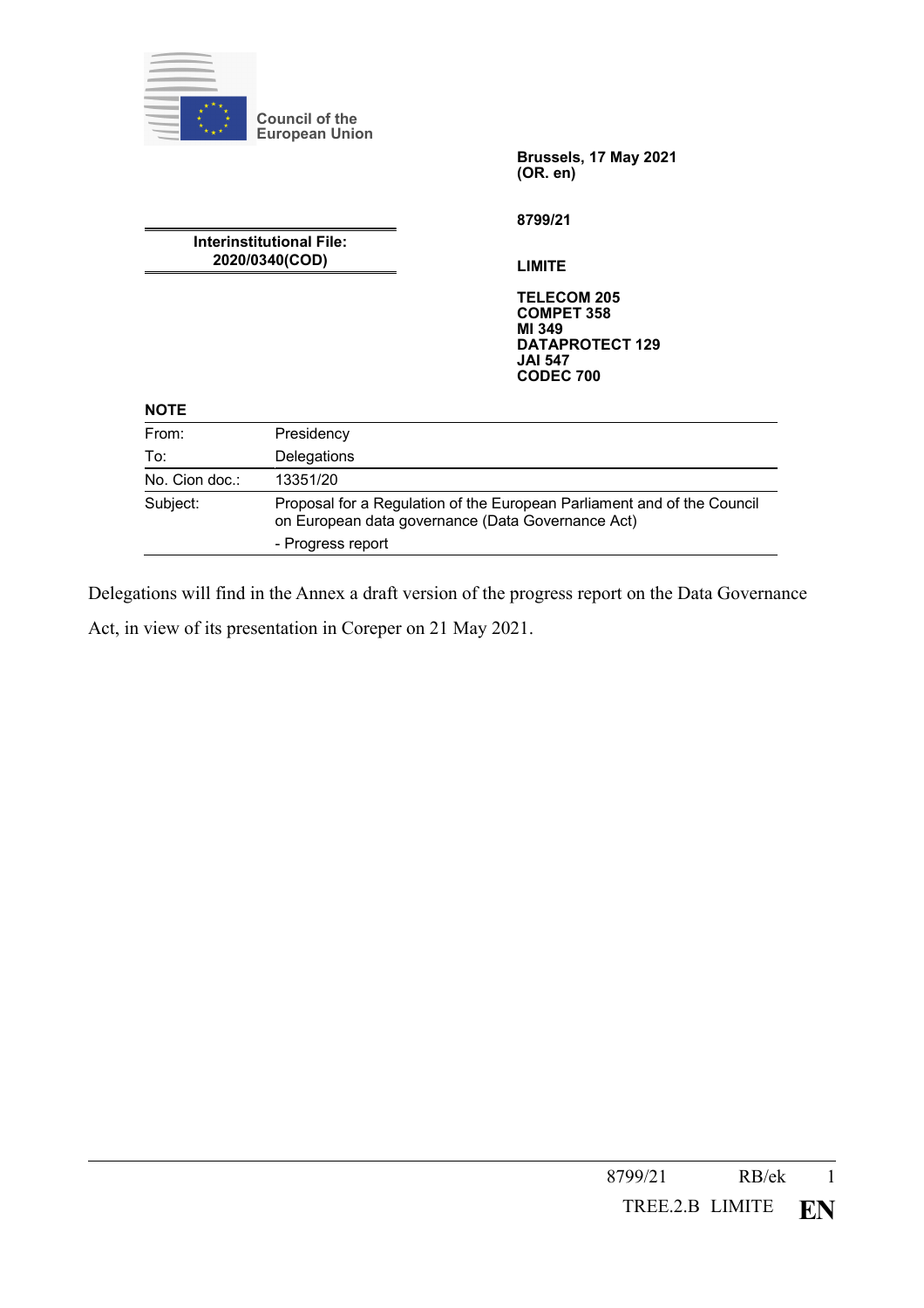## <span id="page-1-3"></span>**ANNEX**

### <span id="page-1-2"></span>Draft progress report on the DGA

#### **I. INTRODUCTION**

- 1. The Commission adopted the proposal for a Regulation on European data governance (Data Governance Act, DGA) on 25 November 2020<sup>[1](#page-1-0)</sup>. It is the first of a set of measures announced by the Commission in the [2](#page-1-1)020 European strategy for data<sup>2</sup>.
- 2. The aim of the Commission proposal, based on Article 114 TFEU, is to foster the availability of data for use by increasing trust in data intermediaries and by strengthening data-sharing mechanisms across the EU. More specifically, the instrument addresses the following situations: i) making public sector data available for re-use, in situations where such data is subject to rights of others; ii) facilitating data sharing among businesses, against remuneration; iii) allowing personal data to be used with the help of a 'personal data-sharing intermediary', designed to help individuals exercise their rights under the General Data Protection Regulation (GDPR); and iv) allowing data use on altruistic grounds.
- 3. In the European Parliament, the proposal was assigned to the Committee on Industry, Research and Energy (ITRE). The rapporteur for the file is Angelika Niebler (EPP, Germany). The ITRE committee has not adopted its report yet.
- 4. The European Economic and Social Committee and the European Committee of the Regions were requested to provide their opinions on the proposal on 11 December 2020 and 21 December 2020, respectively. The opinions are expected to arrive in the second quarter of 2021.
- <span id="page-1-0"></span>doc. 13351/20. **[1](#page-1-2)**
- <span id="page-1-1"></span>[COM/2020/66 final.](https://ec.europa.eu/info/sites/info/files/communication-european-strategy-data-19feb2020_en.pdf) [2](#page-1-3)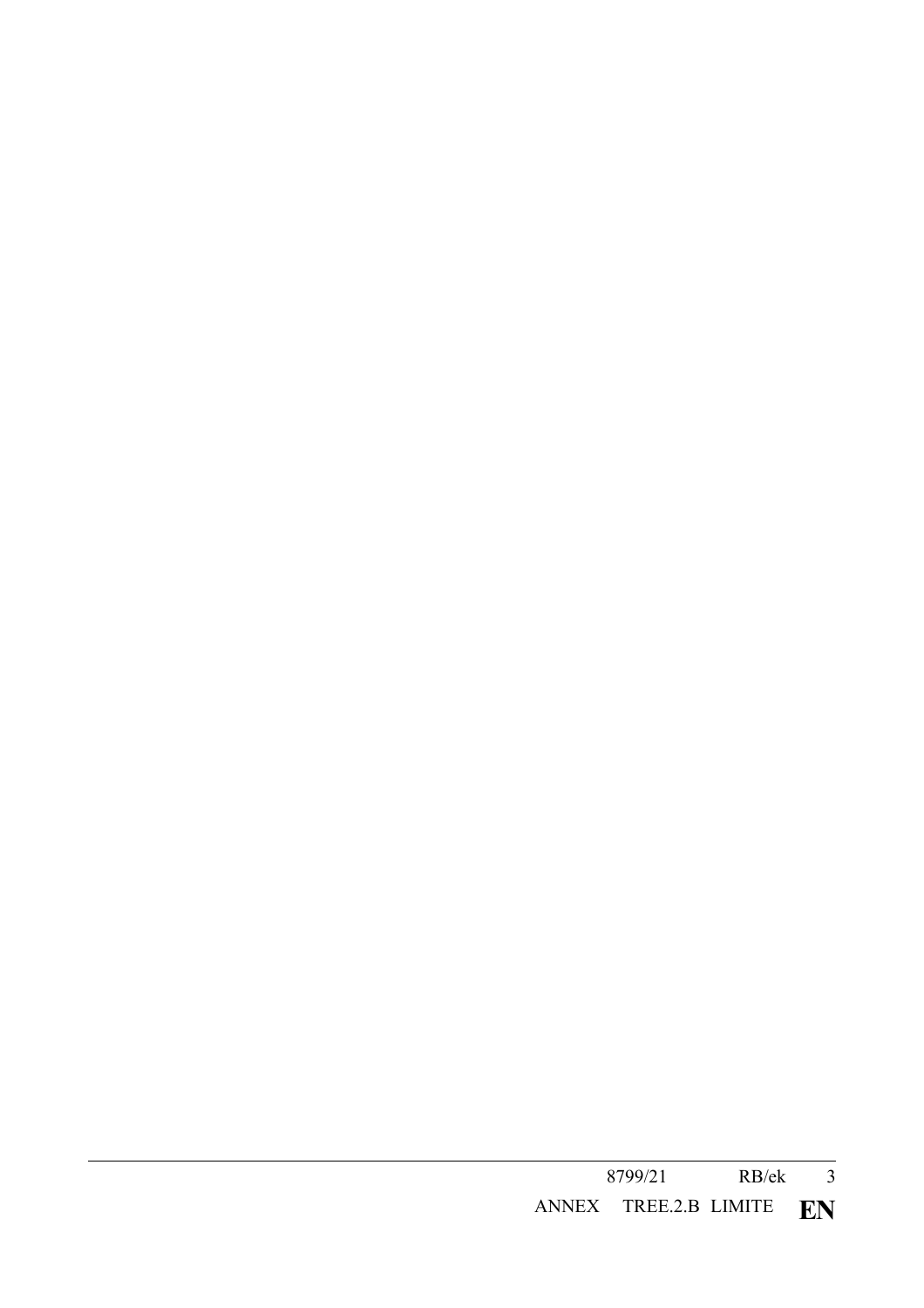<span id="page-3-1"></span>5. On 10 March 2021 the European Data Protection Board (EDPB) and European Data Protection Supervisor (EDPS) issued a joint opinion on the proposal<sup>[3](#page-3-0)</sup>.

# **II. WORK WITHIN THE COUNCIL**

- 6. In the Council, the examination of the proposal has been carried out in the Working Party on Telecommunications and Information Society (hereinafter: WP TELECOM). The WP TELECOM started discussing the proposal under the DE Presidency during its meetings on 30 November 2020 and on 9 and 15 December 2020. In addition to this, during the informal ministerial video conference of telecom ministers on 7 December 2020, a dedicated policy debate on the proposal was held, during which the ministers welcomed the initiative and provided a political steer for further work.
- 7. The analysis of the proposal was continued in the WP TELECOM under the PT Presidency during the meetings held on 5, 21 and 28 January 2021, 4 and 25 February 2021, 4 March 2021, 13, 16 and 22 April 2021, and 11 May 2021. The PT Presidency also provided the delegations with two non-papers clarifying a number of questions and doubts raised by the delegations during the meetings and submitted in writing. Furthermore, the PT Presidency organised two workshops with the participation of different stakeholders from the sector. On 14 April 2021 the first workshop was held on the topic of novel types of data intermediaries facilitating in particular voluntary data sharing, corresponding to the provisions of Chapter III of the proposed regulation. The second workshop took place on 7 May 2011, and it was devoted to the practical aspects of the re-use of certain categories of protected publicly held data, which are covered by Chapter II of the proposal. Both the non-papers and the workshops were highly appreciated by the delegations and were praised for providing much needed clarifications on how some of the proposed provisions could work in practice.

<span id="page-3-0"></span>[EDPB-EDPS Joint Opinion 03/2021.](https://edpb.europa.eu/our-work-tools/our-documents/edpbedps-joint-opinion/edpb-edps-joint-opinion-032021-proposal_en) **[3](#page-3-1)**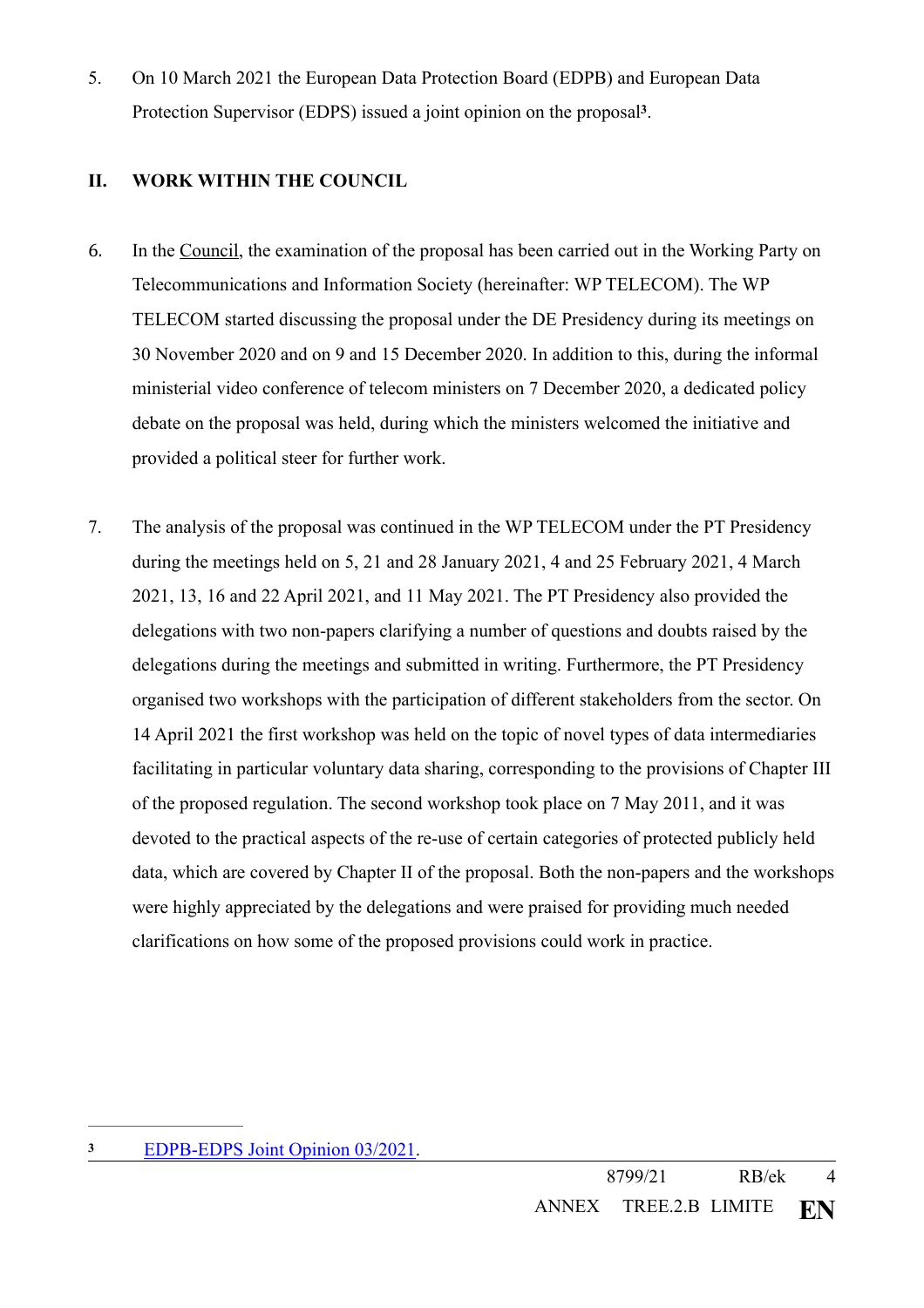- <span id="page-4-2"></span>8. The PT Presidency issued its first compromise text of the regulation on 22 February 2021<sup>[4](#page-4-0)</sup>. The document contained a limited number of changes to the Commission proposal, clarifying the scope and the wording of some of the definitions, and providing further clarity on the application of the provisions on the reuse of certain categories of protected data held by public sector bodies, as well as the provisions concerning data sharing services and data altruism.
- <span id="page-4-3"></span>9. On 30 March 2021 the PT Presidency issued its second compromise text<sup>[5](#page-4-1)</sup>, based on the input from the Member States, as well as addressing the key concerns included in the joint opinion of the EDPB and the EDPS on the Commission proposal. The main changes in the text were as follows:
	- a) In Chapter I the Presidency sought to clarify the relationship of the DGA with the GDPR and other relevant legislation, with a clear delineation additionally made throughout the whole text between situations where personal data is concerned (pertaining to 'data subjects'), and situations where non-personal data is meant (data held by 'data holders'). Furthermore, a reference to national laws on the protection of personal data was added to reflect the fact that such national laws can be adopted under the GDPR, and it has been made explicit that the Data Governance Act does not create a legal basis for the processing of personal data.
	- b) In Chapters II and III further clarity was provided on the scope of application and the practical implications of certain provisions concerning the reuse of public sector data and data sharing services.
	- c) In Chapter IV the Presidency included a new article obliging the Member States to define national polices for data altruism and specifying the advisory role of the European Data Innovation Board in this respect.

<span id="page-4-0"></span>doc. 6297/21. **[4](#page-4-2)**

<span id="page-4-1"></span>doc. 7111/21. **[5](#page-4-3)**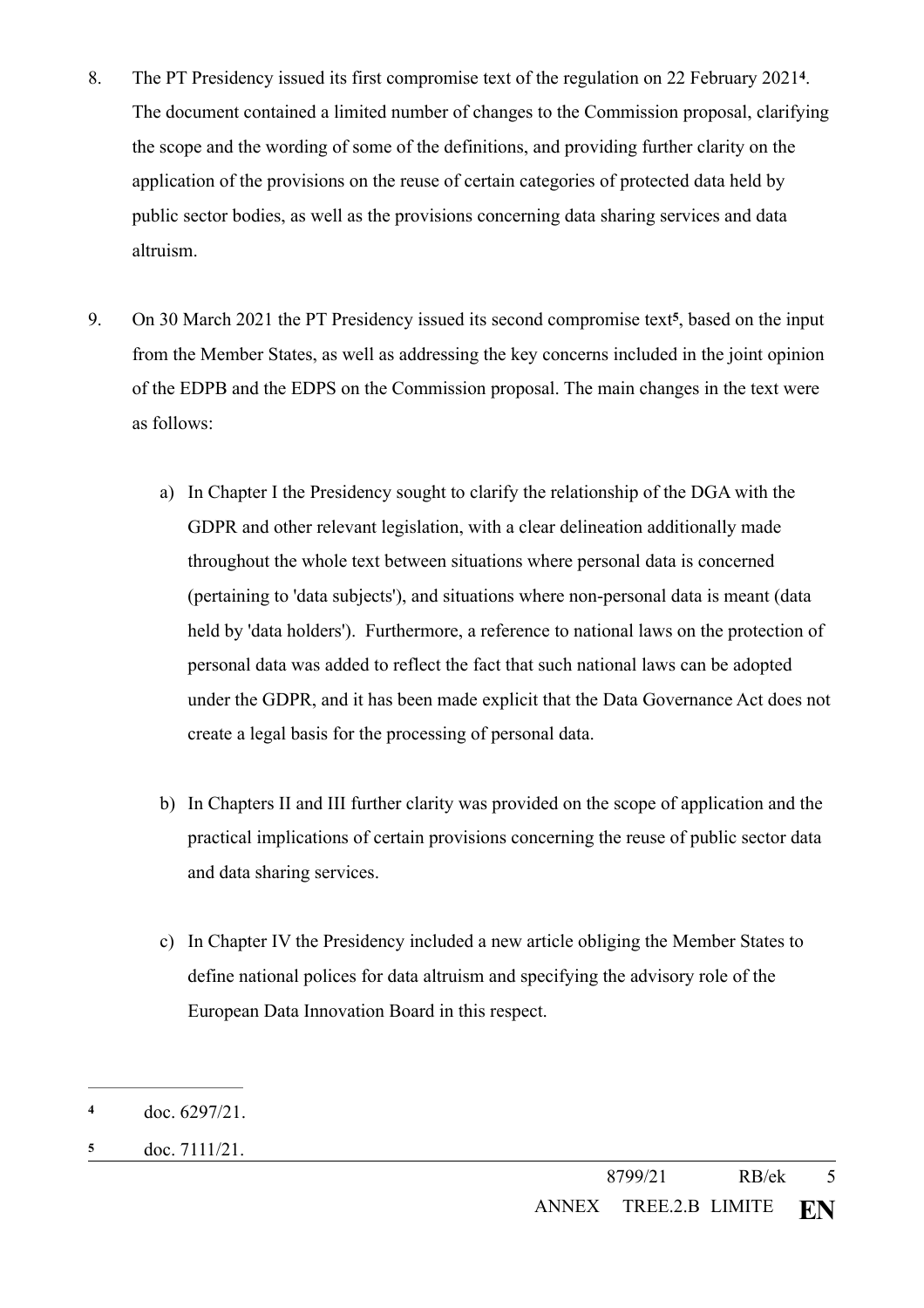- d) In Chapter VIII some changes were made to clarify the procedures applicable in cases where data holders are requested to comply with a decision of a court or of an administrative authority of a third country requiring transfers or access to nonpersonal data held in the Union.
- 10. The reactions of the Member States to the second Presidency compromise were largely positive. Based on this feedback, the Presidency has identified the following issues that still need to be addressed:
	- a) As regards the re-use of protected public sector data, it is necessary to further clarify the relationship of the DGA with other legislation. While the Presidency has introduced numerous changes clarifying the link between the DGA and the GDPR, some concerns remain, for example in relation to the interplay between the DGA and the national laws on access to documents. Moreover, certain administrative aspects of the provision of protected public sector data, e.g. the deadlines for public sector bodies to reply to requests, will need some further analysis and fine-tuning.
	- b) The definition and the provisions concerning data sharing service providers require further clarification. Possible alignment with the definitions and the terminology already established by other international organisations, such as OECD, could be envisaged (e.g. 'data intermediaries' in place of 'data sharing services').
	- c) The provisions concerning national policies on data altruism require further reflection. In particular, it will be necessary to ensure that the DGA does not create a new hard obligation for Member Stares to develop fully-fledged national policies on data altruism, while providing at the same time scope for the necessary organisational and/ or technical arrangements to facilitate data altruism on the national level.